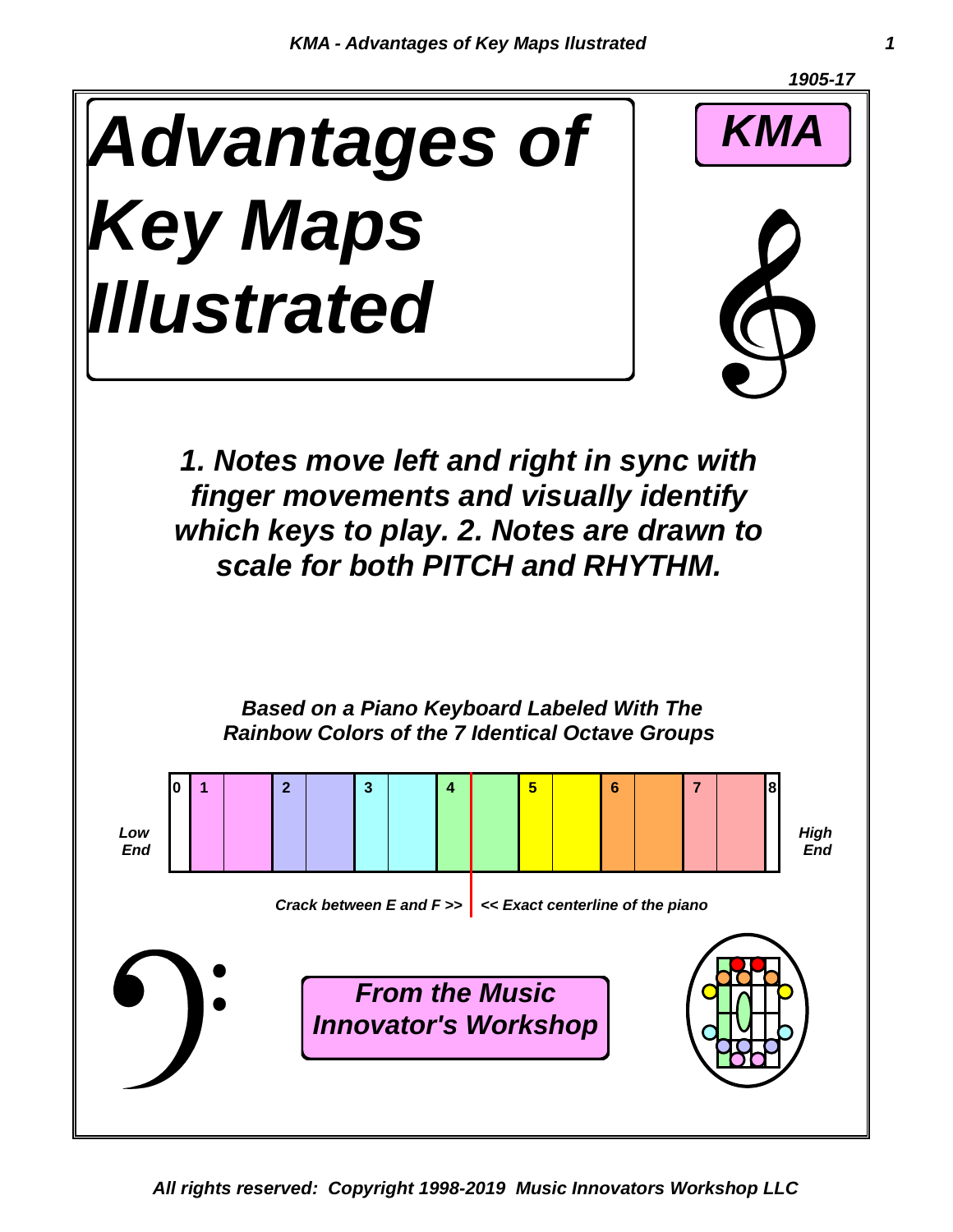## *Why Key Maps and Diagrams?*

*I have a background in industrial engineering. Industrial engineers work on how to make or build things. They work on figuring out how to make something in the shortest time and at the least cost. Then they try to figure out some easier way to make it in even less time and at a still lower cost. Then they try to figure out somthing else to take it's place that will do the same job in less time and ....*

*You get the idea. The mentality is "make it BETTER, but make it easier, make it cheaper, make it faster!" This mentality has been responsible for much of the wealth and prosperity found in the modern world. It applies to most of the things that we do at the office, at the factory, at home, or at pla.... No, not at play. Some of the things that we love and do have no business going faster, or cheaper , or more simply. What does this have to do with music? Music is play ... its art ... its pleasure. (But it can be VERY hard work!) No room for industrial engineering?*

*Let's talk about the piano. Is the piano music? What a silly question. No, the piano is a MACHINE. Do industrial engineers have anything to do with pianos? You bet they do. If pianos were made the old way (before industrial engineering) they would be so expensive, hardly anyone could afford one. But this really isn't the point. A pianist is a machine operator - like it or not. (Of course, he or she could also be a talented virtuoso, able to make incredibly beautiful music on the piano. But this doesn't change the fact that the piano is a MACHINE!)*

*The piano is a very complicated machine to run. You can run it the hard way or the smart way. Which way would you choose? Which way is which? Consider this. Let's say that you want to run a computer (computing machine) but don't know how. A few years back, you had one choice: Learn to use the complicated code that has been designed to let you communicate with the computer. It was called DOS (Disk Operating System). Only a few genius's learned this complicated coding system and were able to run a computer.*

*twinkle little star, How I wonder what you are;*

*4*

*Twin-*

*kle*

*for the white keys between them are keys. The spaces stand for the black The vertical lines*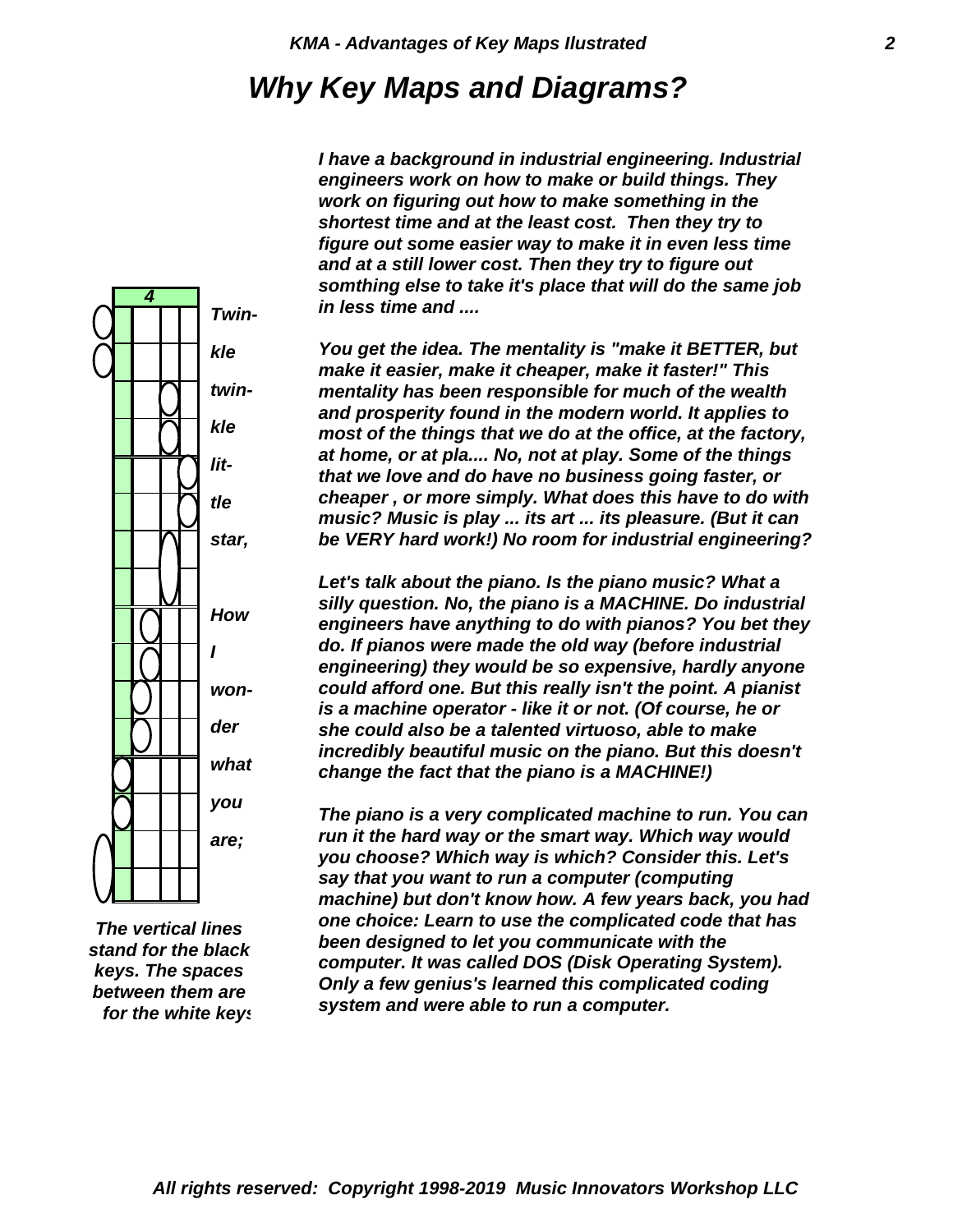*Fast forward to today. Even little kids run computers now. How did this happen? The simple answer is "windows." It's a graphical user interface. It lets you point and click at what you want. No code to learn. Now anyone can run a computer. What does this have to do with the piano? Just this. The piano is run by knowing a similarly complicated code. It's called the Grand Staff. This is an abstract code that bears no similarity to what you see when you look at the keyboard. This is the hard way to do piano.*

*The smart way is to use a graphical user interface that basiclly lets you "point and click" the piano keys that are notated on your sheet music page. Key maps provide you with such a notation. This unit will help you see how this "point and click" approach works for the keyboard.*

*OK, but what do we do with the "hard way" code that everyone uses? Think of the complicated code that we formerly used to run computing machines. We didn't get rid of it! In fact it has become much more complicated than in the early days of computing because we now do so very much more with computers than when they were first used. And that code is essential. That's really how people communicate with computers and tell them what to do. What we've done with the graphical user interface (windows) is that we found a way for the great majority of people using computers to avoid these codes. The experts that make the computers work need to use the code, but the rest of us that just want to use the computers don't need to know that code. We just "point and click" to make them do what we want.*



*Pink notes are for the left hand. White notes are for the right hand.*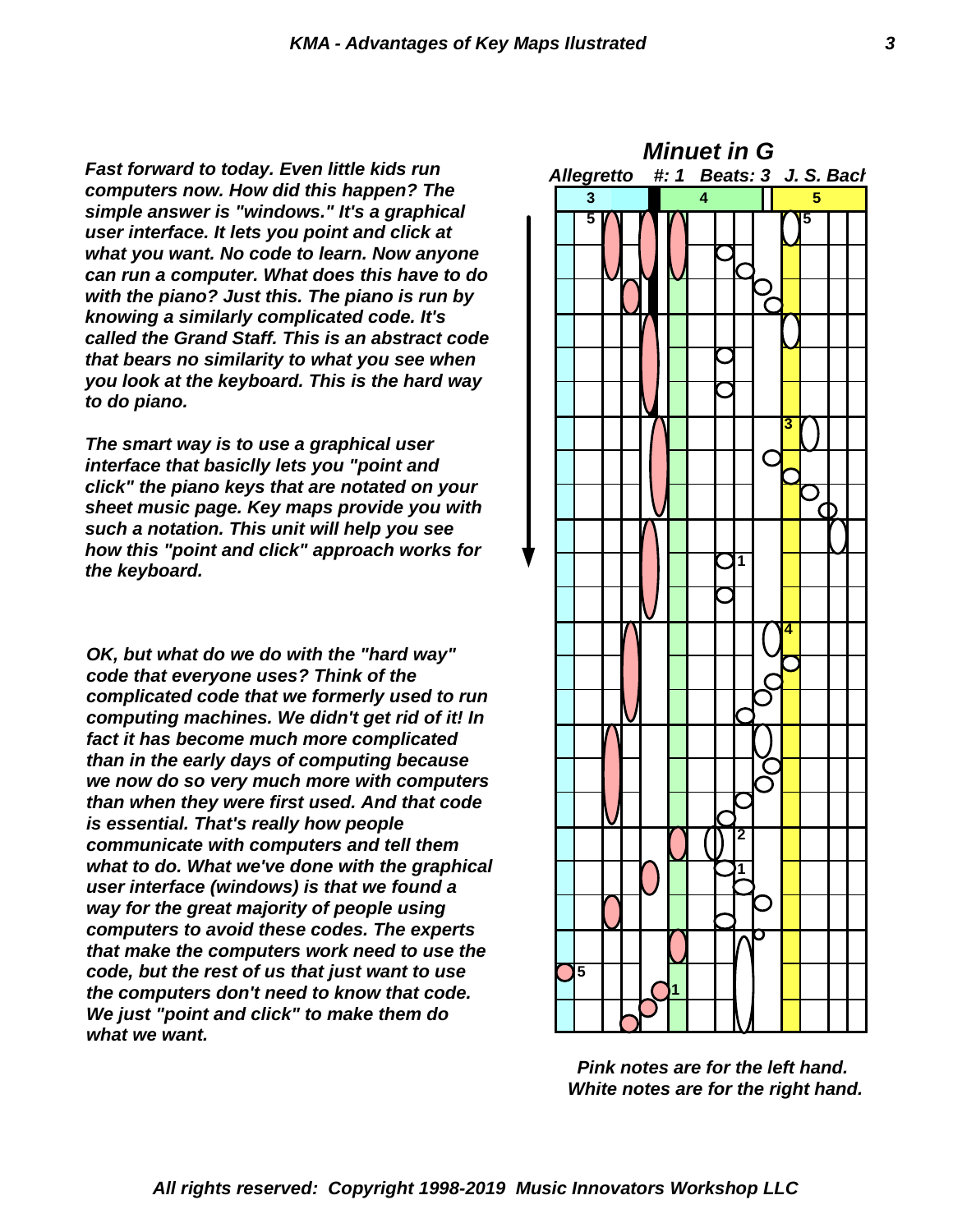

*Essentially, we have a similar situation with the sheet music for running the piano machine. The grand staff code, like the computer codes, is essential for doing the many things that we want to do with music. Most of all it's a nearly universal language of music throughout the world and for most of the instruments that people play. Also, most of the music that has already been written down is in that language. These are reasons enough to keep using the grand staff now and in the future. Let's face it, we're stuck with this complicated code, and there's no way to avoid it. Learning to read and write this code should be a major goal of every person who wants to be a well informed musician.*

*Well then, what's the place for the key maps and diagrams of the keyboard? Key maps are much easier for beginners to read. Children can read them at a younger age because theyre like pictue books. Key maps clearly reduce the stress that goes with learning to play from the grand staff. They are great for people who want to play but can't or won't spend the years that it takes to become proficient with the grand staff notation. Key maps can do most of the things that the grand staff does. They work best for the keyboard because they visually match the movements of the fingers on the keyboard. They can notate any simple to moderately difficult piece with ease. They can notate very complicated pieces as well, though not all. It's the only notation one would need for nearly all of the keyboard music that exists - except that it's not yet widely enough available.*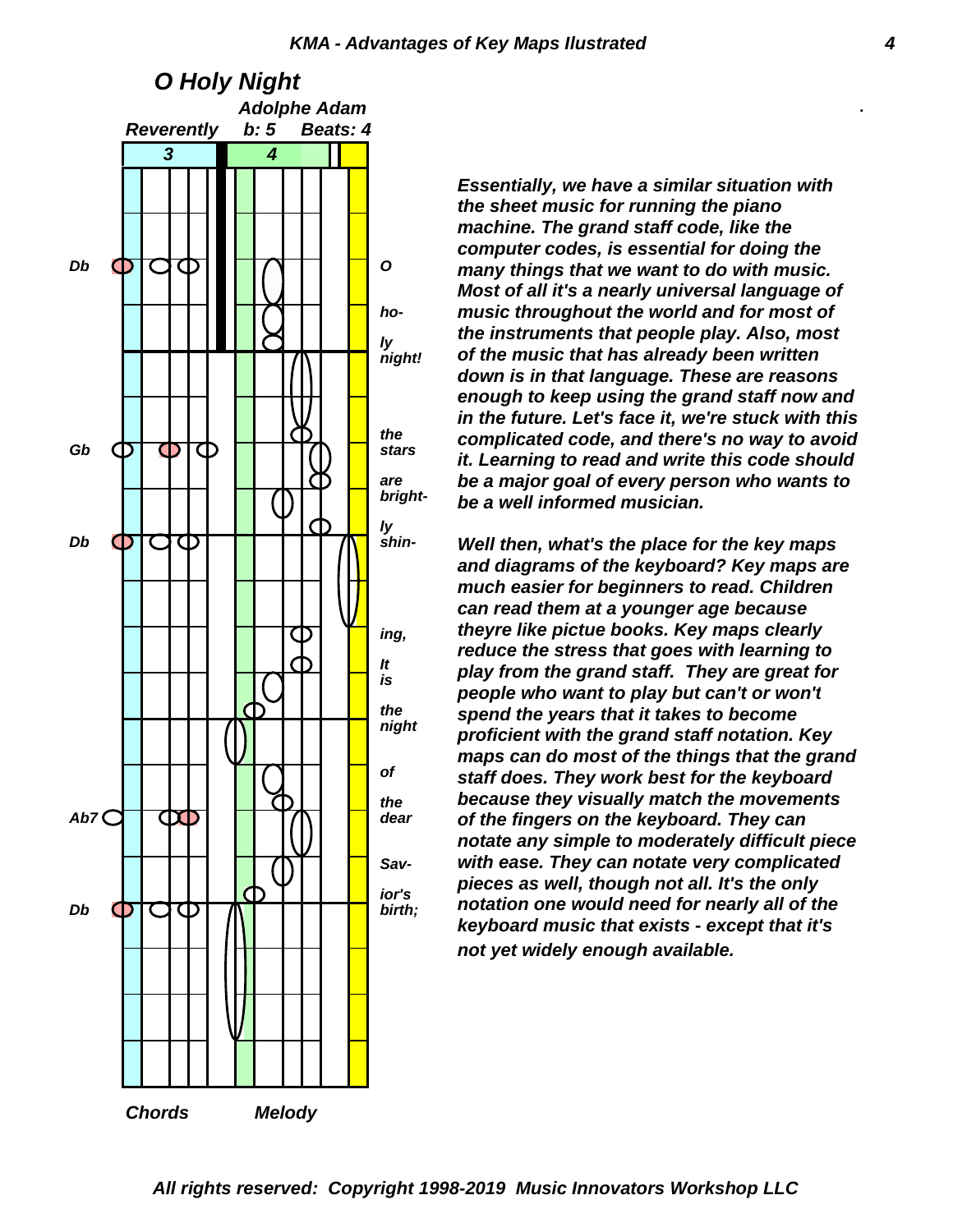*Perhaps the greatest advantage of key maps over the grand staff is the ease with which one can play in any key, whether in many sharps or many flats. The grand staff gives you complicated codes for the sharp and flat keys whereas the key maps are simply "point and click" for all of the notes, both natural notes and sharps and flats. The rhythm on maps is notated on a timeline that takes the guessing out of knowing how long to hold a note. By contrast, the rhythm on the grand staff is shown in an abstract code.*

*Finally, key maps are designed to be beautiful! They show the pitch and rhythm in a true scaled format unlike the grand staff. They are enhanced with the colors of the rainbow. (Many of the key maps are interesting and beautiful to look at in addition to the beauty in the sounds of the music. Key maps are truly a visual art. This visual beauty is one of the reasons we love to play from key maps!)*

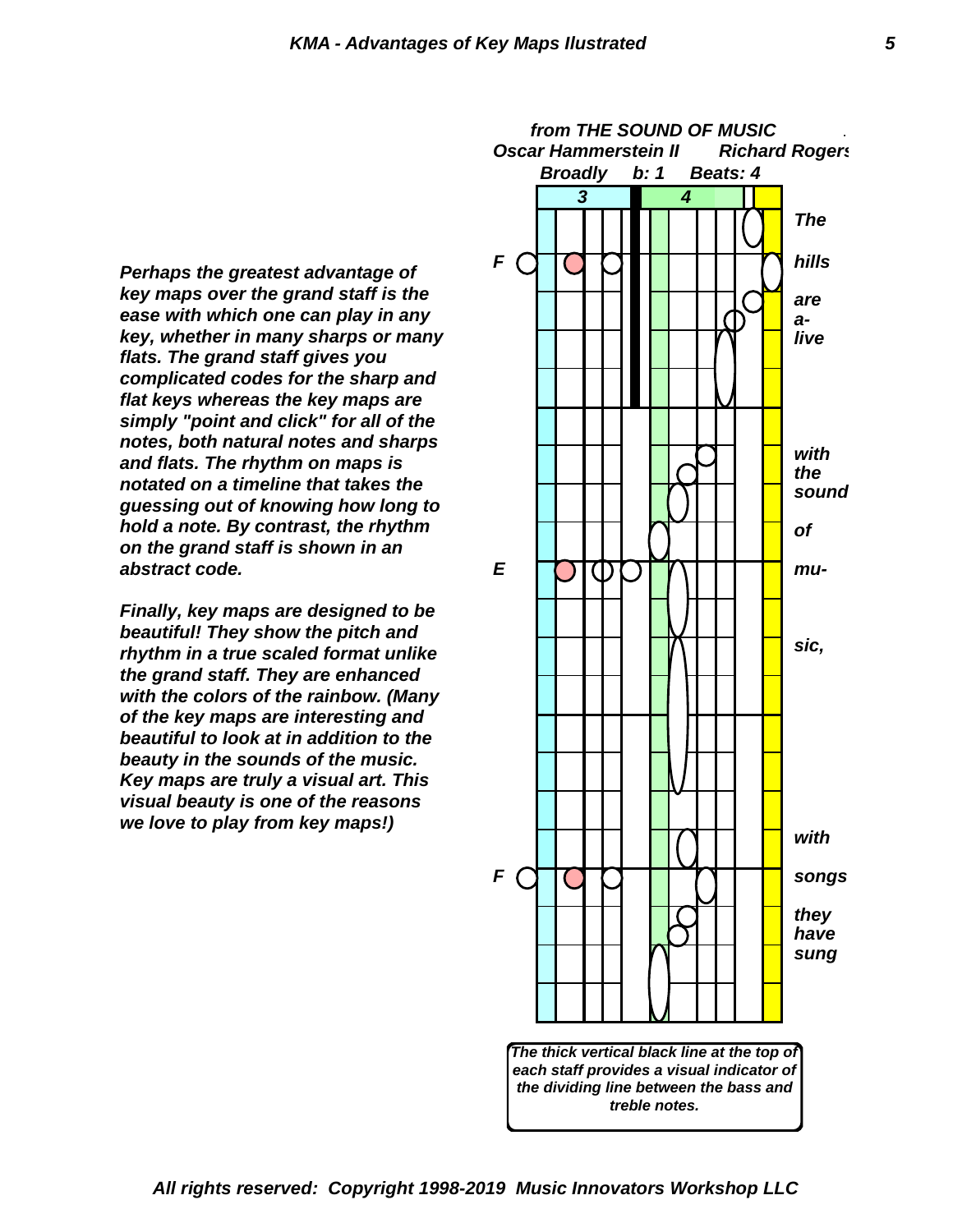### *Example - Openng Bars of Beethoven's Moonlight Sonata*

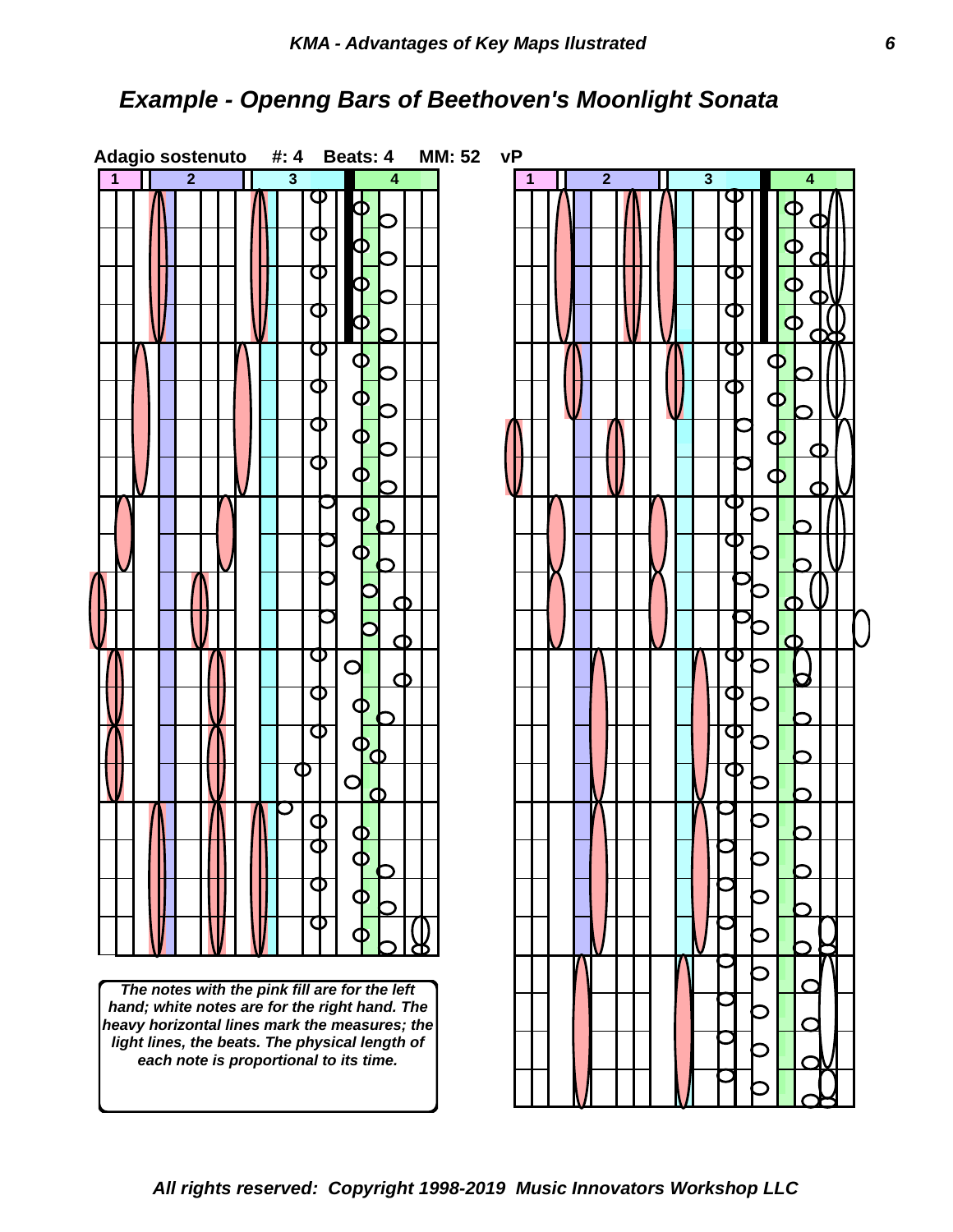# *Features of Key Maps*

*learn. the fingers on the keyboard, making the keyboard much easier to musical keyboard (piano etc). The map visualizes the movements of A key map is a special kind of SHEET MUSIC designed for playing a*

*alter notes with sharps and flats! keys. THERE IS A NOTE FOR EVERY KEY, making it unnecessary to notes adjacent to these lines are played on the corresponding white notes on (straddling) these lines are played on black keys. The of 2 and 3 mapping the groups of black keys of the keyboard. The The vertical lines map the black keys. These lines appear in groups*

*the fingers on the keyboard. left/right movements of the notes match the left/right movements of vertical, rather than horizontal. This arrangement makes the Unlike traditional notation, the time dimension of the music is visualizing pitch, with a VERTICAL TIMELINE visualizing rhythm. A key map combines a HORIZONTAL DIAGRAM of the keyboard,*

*of each note is proportional to the length (in beats) of each sound. the movements of the sounds on the keyboard. The vertical length left/right movements of the notes are proportional (in distance) to The notes are drawn to scale, just as in an ordinary map. The*

*fascinating and beautiful visual expression of the musical sounds. proportionalities and elevations in color, the map becomes a octave, just as in a contour map of the earth. Given these A key map is colored to show the elevations (in sound) of each*

*it is a song) dynamics, fingering, chord symbols, and the like. such things as tempos, key signatures, title, composer, song text (if The map also shows other information expected of sheet music -*

*manuscripts that we have as treasures from the middle ages. in a manner similar in concept to the decorations of the illuminated Finally, the key maps are beautiful visual expressions of the music*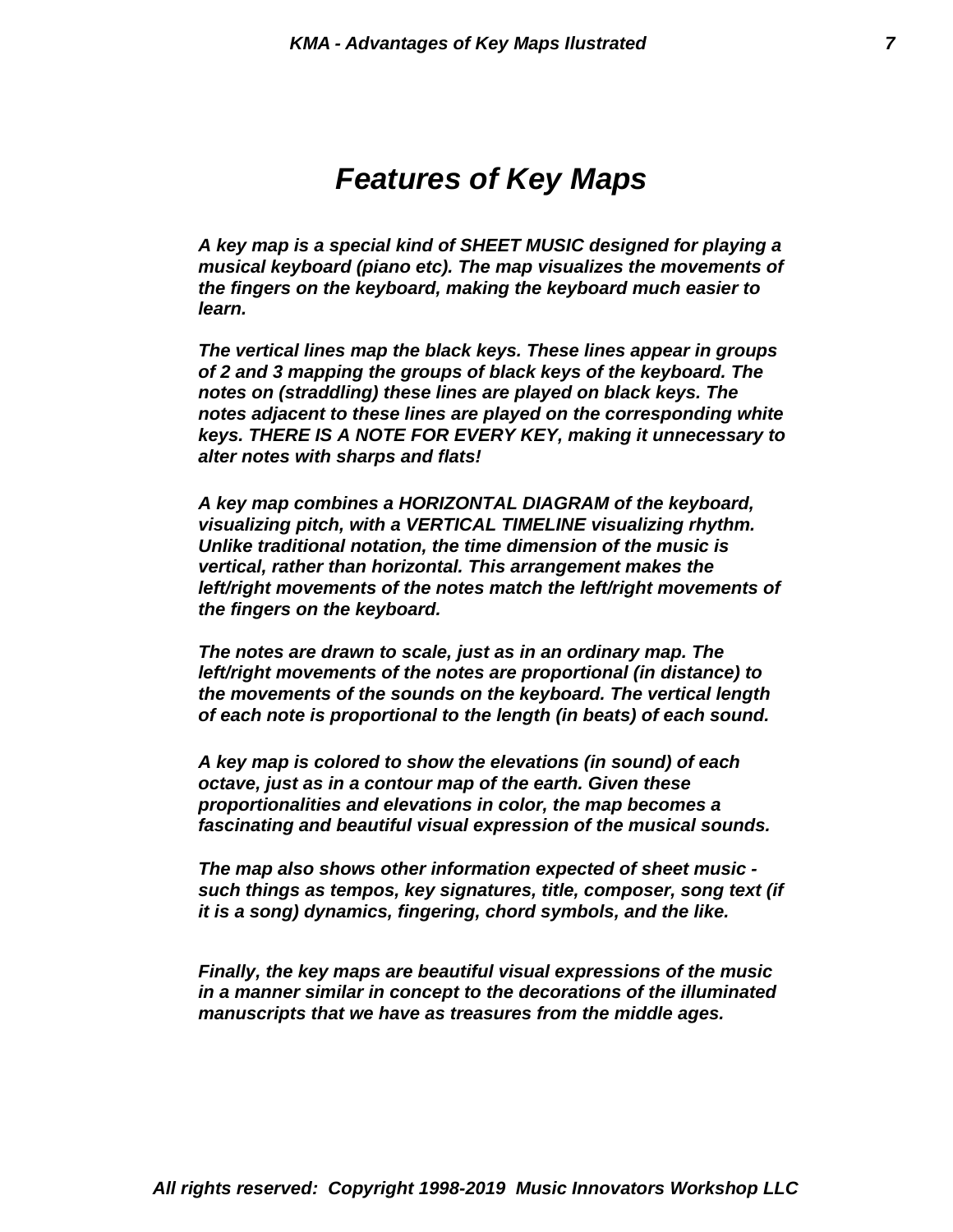

*All rights reserved: Copyright 1998-2019 Music Innovators Workshop LLC*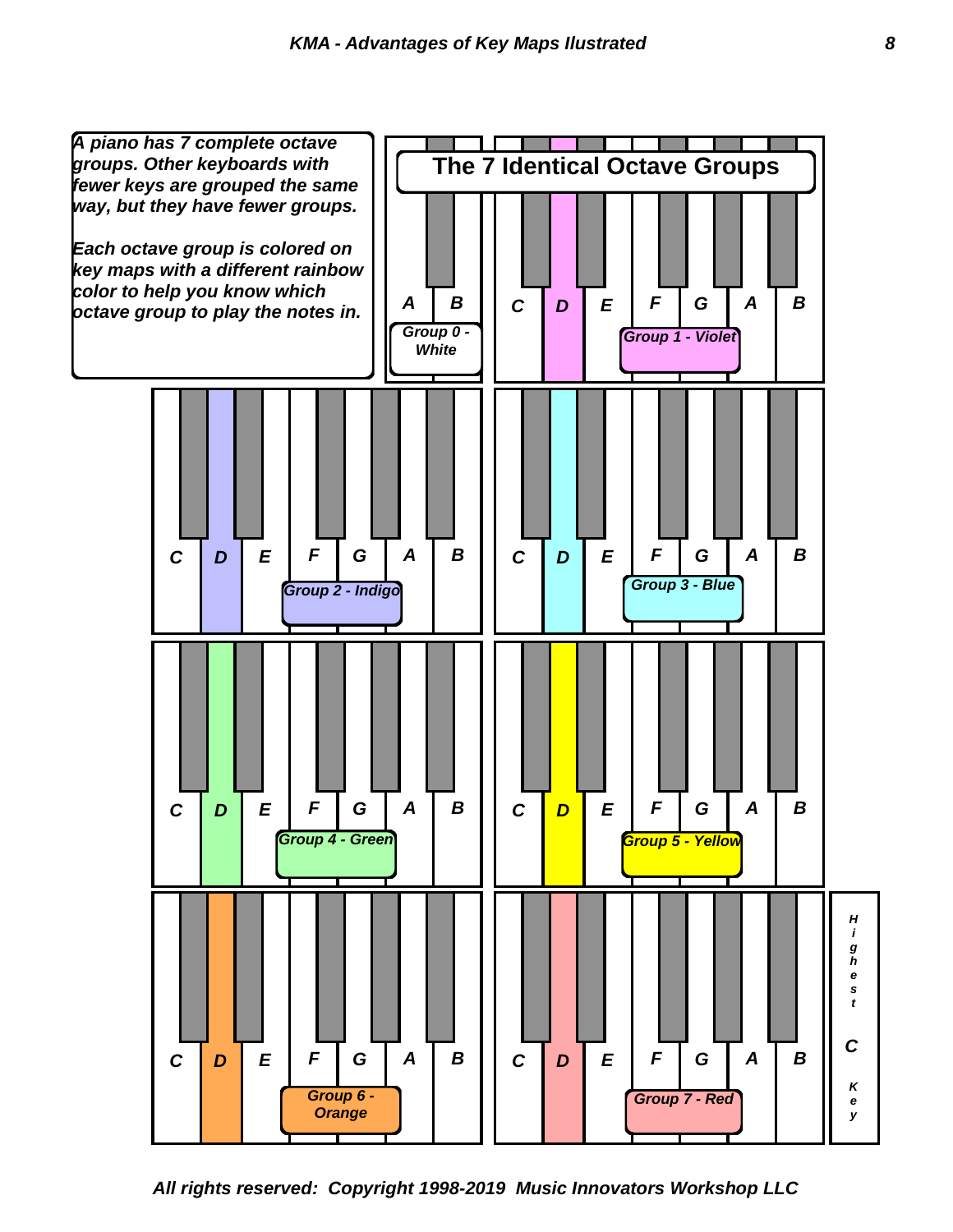#### *About the 7 Octave Groups on the Keyboard*

*organized and color coded. course need to understand how the keys on the keyboard are relationship between the map and the keyboard, you will of Before you will be able fully to understand the visual*

*keyboards typically contain 4 or more full 12-key groups. these keyboards usually contain fewer of these groups. These keyboards are built with the exact same groups, except that key at the right end on typical piano keyboard.) Electronic (There are additional extensions of 3 keys at the left end and 1 the (folded up) diagram of the keyboard on the previous page. keys (in groups of 2 and 3) and 7 white keys, as you can see in repeating patterns. Each pattern consists of 5 raised black The typical piano keyboard is laid out in 7 groups of 12-key*

*named an "octave group." It is this group of 7 white keys and 5 black keys that we have other set of white keys. So we call the piano a "C instrument." played a C major scale. You can't get a major scale from any of the white keys until you get to the next C key, you have keys. This means that if you start playing a C key and play all is built so that you can play a C major scale with just it's white ending with the key named B, an "octave group." The keyboard We call this 12-key pattern starting with the key named C and*

*designed to take advantage of this fact!) designed for the keyboard. On the other hand, key maps are (Standard notation completely ignores this fact because it's not the 12 keys of the little piano that you learn on. Think about it! are all played in exactly the same way, as exact duplicates of one little 12-key piano to learn to play! The other 6 little pianos of what this means. Essentially, It means that you have only each other so that you can play all 7 of them as a group. Think identical little pianos with 12 keys each, all lined up next to The amazing thing about this grouping is that it is like having 7*

*identify each group by its number. that those who can't distinguish them by color will be able to octave groups are also numbered from 1 to 7 on key maps so the 7 main colors of the rainbow, in their natural order. The by showing each group in a different color. These colors are way of knowing which is which. Our diagrams accomplish this group looks the same as every other octave group, we need a Key maps are based on the octave group patterns. Since each*